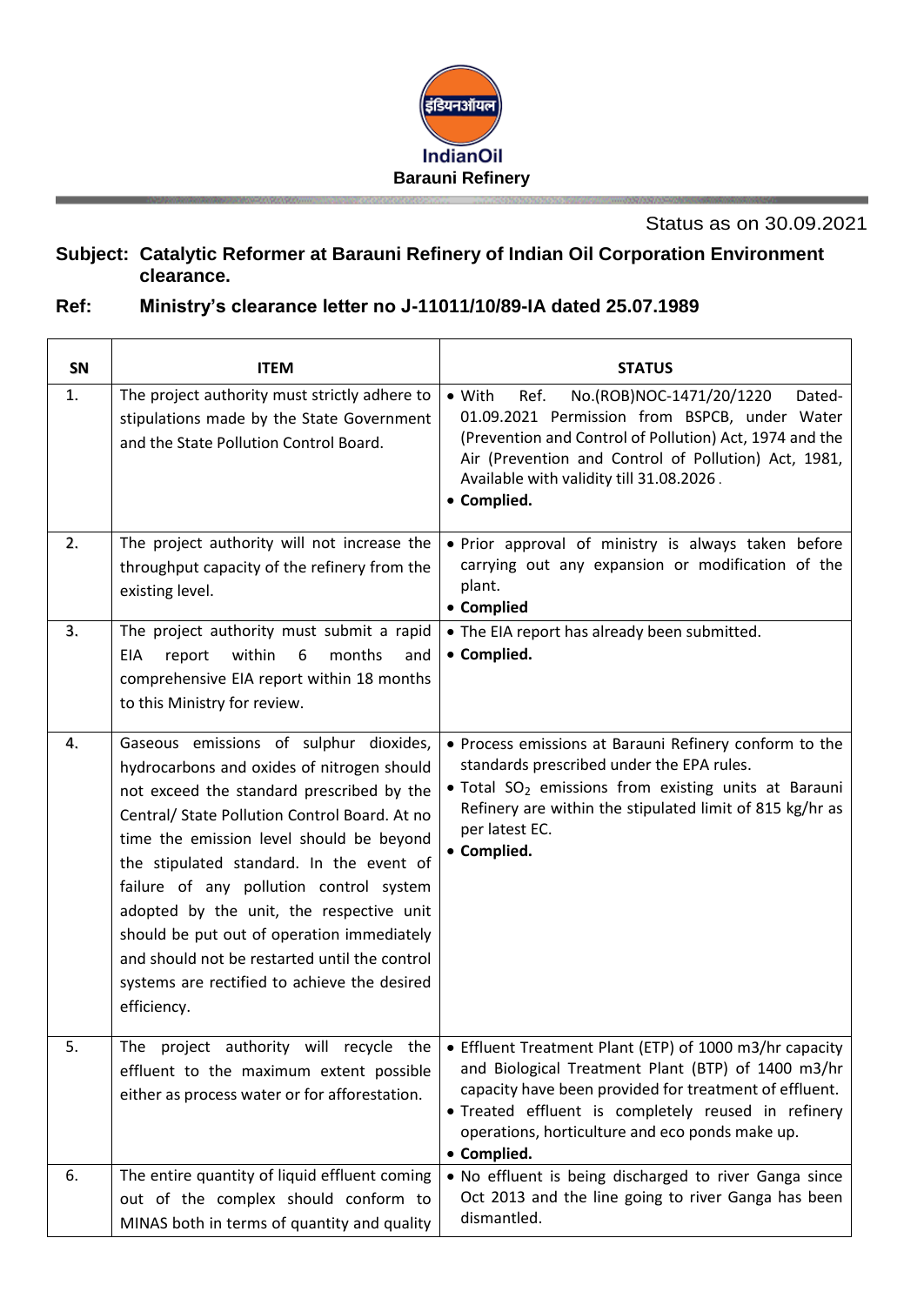|     | before discharge into the drainage system.                                                                                                                                                                                                                                                                                                                                                                                                                                                                                                                                                                                                        | • The treated water quality is within MINAS.                                                                                                                                                                                                                                                                                                                                                                                                                                                                                                                                                                                                                                                                                                                                                                                                                                                                                                                                                                                                                                                                           |
|-----|---------------------------------------------------------------------------------------------------------------------------------------------------------------------------------------------------------------------------------------------------------------------------------------------------------------------------------------------------------------------------------------------------------------------------------------------------------------------------------------------------------------------------------------------------------------------------------------------------------------------------------------------------|------------------------------------------------------------------------------------------------------------------------------------------------------------------------------------------------------------------------------------------------------------------------------------------------------------------------------------------------------------------------------------------------------------------------------------------------------------------------------------------------------------------------------------------------------------------------------------------------------------------------------------------------------------------------------------------------------------------------------------------------------------------------------------------------------------------------------------------------------------------------------------------------------------------------------------------------------------------------------------------------------------------------------------------------------------------------------------------------------------------------|
|     | The process plant effluent should be<br>discharged through pipeline/closed channel.                                                                                                                                                                                                                                                                                                                                                                                                                                                                                                                                                               | • Complied.                                                                                                                                                                                                                                                                                                                                                                                                                                                                                                                                                                                                                                                                                                                                                                                                                                                                                                                                                                                                                                                                                                            |
| 7.  | The project authority must set up minimum<br>of four air quality monitoring stations at<br>different locations of the plant and in the<br>nearby areas. The air quality will be<br>monitored as par standard procedure. The<br>monitoring of gaseous emissions should also<br>include<br>oxides<br>of<br>nitrogen<br>and<br>hydrocarbons. All the stacks of the plant<br>with<br>continuous<br>be<br>provided<br>must<br>automatic stack monitoring equipment and<br>stacks emission levels must be recorded and<br>furnished to the State Pollution Control<br>Board once in three months and to this<br>Ministry once in six months.            | • Eight manual (four in Refinery, one in township, three<br>in periphery villages) air quality monitoring stations<br>have been set up. Ambient air quality is checked twice<br>in a week.<br>. Three continuous online air monitoring stations<br>provided for ambient air quality monitoring covering 8<br>parameters viz PM 10, PM 2.5, SO2, NOx, CO, NH3,<br>Benzene and Ozone. The stations are also directly<br>connected online with servers at CPCB and Bihar State<br>Pollution Control Board (BSPCB).<br>. The results are furnished to the BSPCB and the<br>MoEF&CC (Regional office, Ranchi) at regular intervals<br>as prescribed.<br>• Continuous on-line stack analyzers for monitoring of<br>SO <sub>2</sub> , NOx, CO & PM have been installed and connected<br>to CPCB server for 24 nos. of stacks.<br>• Stack emissions from all units are sampled once in two<br>months except Sulfur Recovery Unit (which is<br>monitored monthly basis) and results on stack<br>emission, and work zone monitoring data are<br>furnished to the BSPCB and<br>MoEF&CC (Regional<br>Office, Ranchi).<br>Complied. |
| 8.  | The liquid effluent quality must be assured<br>on daily basis. At least five water quality<br>monitoring stations must be set up in<br>consultation with the State Pollution Control<br>Board. This should include the monitoring of<br>oil content in the river. If the effluent quality<br>exceeds the standard prescribed at any<br>time, the corresponding units of the plant<br>which are contributing to the excessive<br>loads shall<br>be immediately<br>pollutant<br>operation must not be<br>stopped and<br>till<br>the<br>quality of<br>effluent<br>restarted<br>discharged from the units are brought down<br>to the required levels. | • Effluent quality monitoring points has been set up in<br>consultation with BSPCB. The results are regularly<br>furnished to the BSPCB and regional office, MoEF&CC,<br>Ranchi.<br>• Online effluent analyzers have been installed at the<br>discharge of treated effluent and connected to CPCB<br>and BSPCB server.<br>. No effluent is being discharge to river Ganga since Oct<br>2013 and the line going to river Ganga has been<br>dismantled.<br>Complied.                                                                                                                                                                                                                                                                                                                                                                                                                                                                                                                                                                                                                                                     |
| 9.  | The project authority will ensure that the<br>effluent<br>treatment<br>will<br>plant<br>be<br>commissioned and operational within the<br>next three months.                                                                                                                                                                                                                                                                                                                                                                                                                                                                                       | • Effluent Treatment Plant (ETP) of 1000 m3/hr capacity<br>and Biological Treatment Plant (BTP) of 1400 m3/hr<br>capacity have been provided for treatment of effluent.<br>• Complied.                                                                                                                                                                                                                                                                                                                                                                                                                                                                                                                                                                                                                                                                                                                                                                                                                                                                                                                                 |
| 10. | The project authority must submit a disaster<br>management plan duly approved by the<br>nodal agency of the State within a period of<br>three months. Disaster management plan<br>should include the worst accident scenario                                                                                                                                                                                                                                                                                                                                                                                                                      | • Comprehensive<br>On-site<br>Off-site<br>and<br><b>Disaster</b><br>Management Plan exist in refinery and<br>updated<br>regularly as per PNGRB guidelines.<br>• On-site & Off-site mock drills are conducted quarterly<br>and annually respectively. The Off-site drill is<br>conducted with involvement of District Authority.<br>• Complied.                                                                                                                                                                                                                                                                                                                                                                                                                                                                                                                                                                                                                                                                                                                                                                         |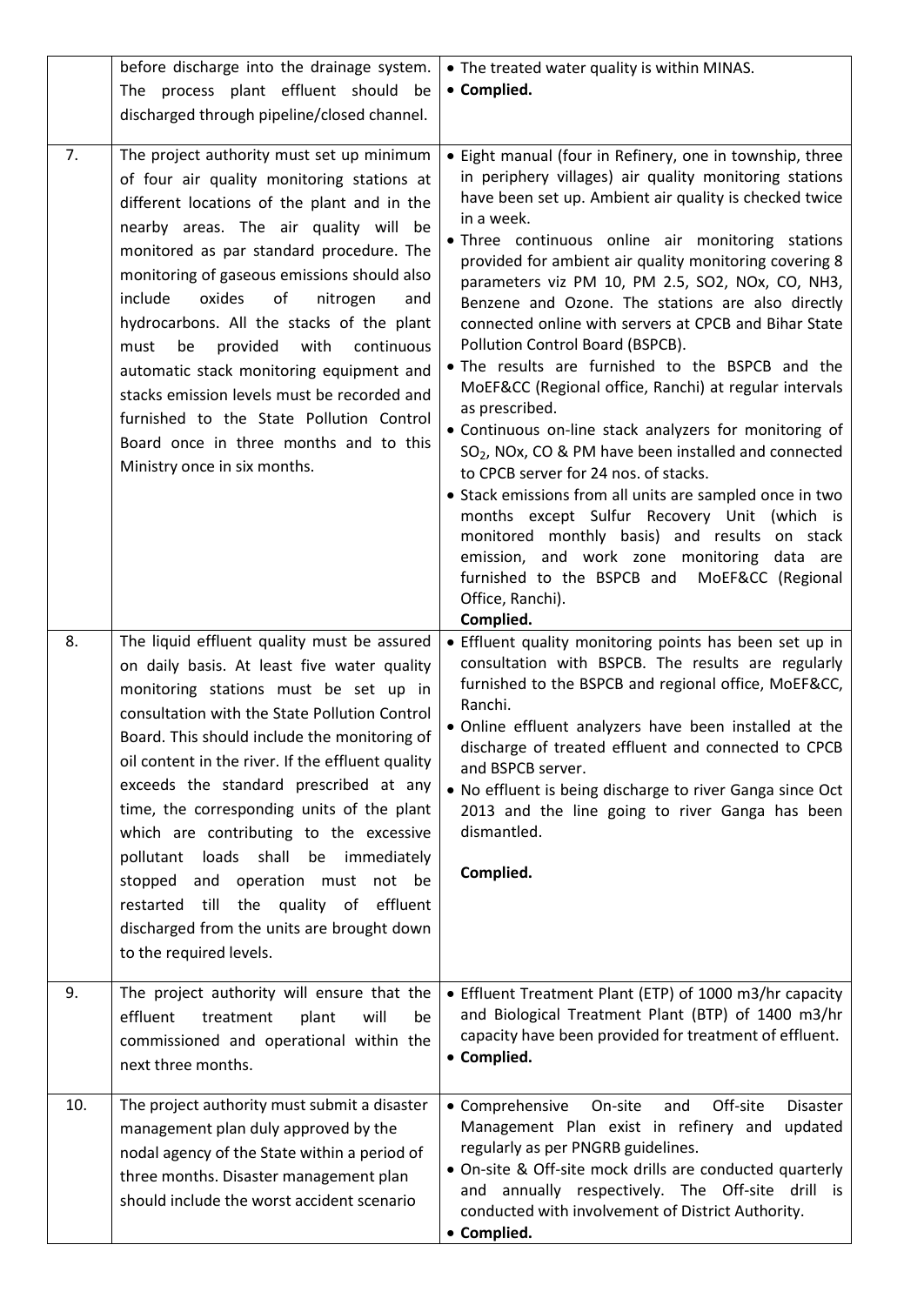|     | and its probable consequence.                                                                                                                                                                                                                                                                                                                                                                                                                                          |                                                                                                                                                                                                                                                                                                                                                                                                                                       |
|-----|------------------------------------------------------------------------------------------------------------------------------------------------------------------------------------------------------------------------------------------------------------------------------------------------------------------------------------------------------------------------------------------------------------------------------------------------------------------------|---------------------------------------------------------------------------------------------------------------------------------------------------------------------------------------------------------------------------------------------------------------------------------------------------------------------------------------------------------------------------------------------------------------------------------------|
| 11. | The project authority will start construction<br>only after the approval of Chief Controller of<br>Explosive and a copy of consent letter<br>should be made available to the Ministry.                                                                                                                                                                                                                                                                                 | • The approval of Chief controller of Explosive was taken<br>before construction.<br>• Complied.                                                                                                                                                                                                                                                                                                                                      |
| 12. | No change in design of stacks should be<br>made without the prior approval of the<br>State Pollution Control Board. Alternate<br>pollution control system and/or proper<br>design (stacks injection system) of the stacks<br>should be made to minimize hydrocarbon<br>emission due to failure in the flare system in<br>the plant.                                                                                                                                    | . No change is done without prior approval of statutory<br>bodies.<br>• Low NOx burners are provided in furnaces to minimize<br>hydrocarbon emission in stacks.<br>• Complied                                                                                                                                                                                                                                                         |
| 13. | provide<br>The<br>project<br>authority<br>must<br>necessary infrastructure facilities to the<br>construction worker during construction.                                                                                                                                                                                                                                                                                                                               | • The project is already under operation. The condition<br>is not applicable at present. However, construction<br>work for BR-9 is going on. The construction workers<br>are from nearby village only.<br>• Complied                                                                                                                                                                                                                  |
| 14. | The project authority must take adequate<br>measure to bring down the noise level. The<br>protective measures taken by the project<br>authority should be made available to this<br>Ministry.                                                                                                                                                                                                                                                                          | • Adequate noise control measures have been taken in<br>new facilities in the project.<br>• For personnel working in the proximity of high noise<br>generating equipments, appropriate PPEs are used,<br>and exposure is controlled through job rotation,<br>education and awareness about PPEs compliance.<br>• Six monthly monitoring report of noise level at<br>different locations of plant are provided to MoEF&CC<br>Complied. |
| 15. | The project authority will assess the impact<br>on ground water contamination by the<br>leachates and the remedial measures taken<br>by the project authority should<br>be<br>submitted to this Ministry for review. The<br>project authority will also monitor the<br>quality of ground water in the nearby areas<br>and report should be submitted to the State<br>Pollution Control Board once in every three<br>months and to this Ministry once in six<br>months. | • The ground water is checked by MoEF&CC certified<br>agency at different locations in Refinery and nearby<br>villages.<br>• The report is submitted to BSPCB and MoEF&CC.<br>• Complied.                                                                                                                                                                                                                                             |
| 16. | The project authority must set up laboratory<br>facilities in the existing premises for testing<br>and analysing gaseous emissions and water<br>quality.                                                                                                                                                                                                                                                                                                               | • A fully fledged laboratory facility is available at Barauni<br>Refinery for testing of gaseous emission and water<br>Moreover, MoEF&CC approved third party<br>quality.<br>monitoring is also done.<br>• Complied.                                                                                                                                                                                                                  |
| 17. | The project authority must submit a revised<br>green belt details for the plant and township<br>to this Ministry within three months for<br>approval. The green belt should be with a                                                                                                                                                                                                                                                                                  | • Total plot area of the refinery: 887.83 acres.<br>• Green belt area in Refinery: 43.8 acres.<br>• Green belt area in Refinery Township: 82.19 acres.                                                                                                                                                                                                                                                                                |